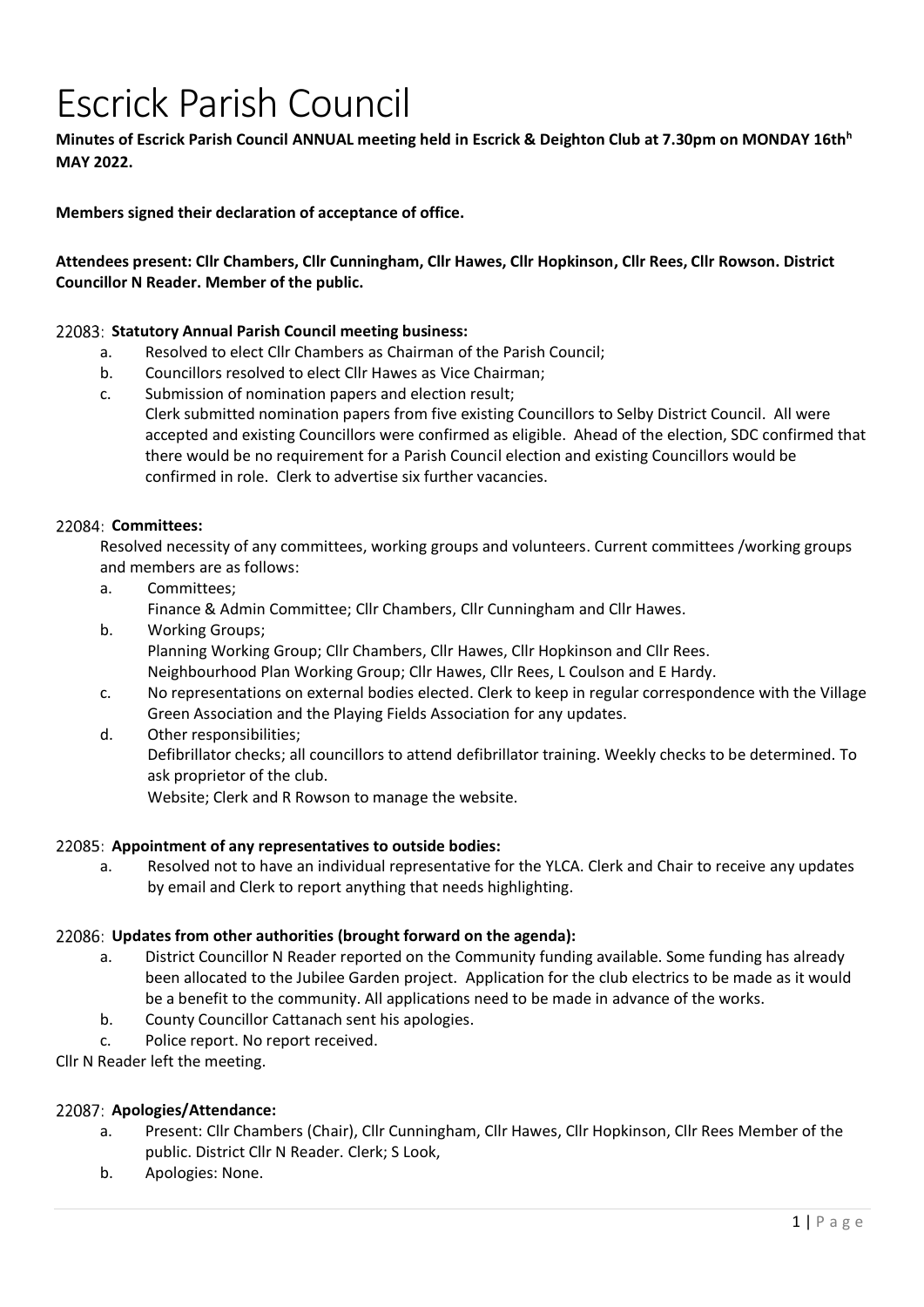# **Declarations of Interests:** None.

## **Public correspondence received:**

- a. Email from resident regarding the proposed removal of trees from the Jubilee Garden. The Parish Council have received notification from Escrick Park Estate that a tree survey has indicated that a number of trees need removing. Application to be made to Selby District Council.
- b. Letter from resident requesting a bench / relocation of existing bench on the triangle opposite church gate. It was noted that there is already a bench at the location of where the bus stop used to be and one adjacent to it.
- c. Email from resident requesting the double white lines round the bend from the bridge towards the A19 are renewed. Clerk to contact highways to put a request in.
- d. Email from a resident about a branch falling from the village green into a garden. Clerk has emailed resident but not had a reply. Await reply to follow up with any further action.

## **Public session:**

a. No comments.

# **Minutes:**

It was resolved to accept the minutes of the Parish Council monthly meeting held on 4<sup>th</sup> April 2022 with an agreed amendment to item 22076b. It was resolved to accept the minutes of the Finance & Admin meeting held on 4<sup>th</sup> April.

# Finance and Governance

## 22092: Finance report:

a. It was resolved to approve the following account balances and reconciliation and accept payments to be made:

|                |                                                                            | Community   | <b>BMM</b> |
|----------------|----------------------------------------------------------------------------|-------------|------------|
|                |                                                                            | account     | account    |
| $\mathbf{i}$ . | Account balances as reported at last meeting (as at 31 <sup>st</sup> March | £5,163.37   | £20,186.15 |
|                | 2022)                                                                      |             |            |
| ii.            | Payments made since last meeting:                                          |             |            |
|                | S Look - Clerks laptop                                                     | $-£463.99$  |            |
|                | S Look - Clerks March expenses                                             | $-E21.42$   |            |
|                | <b>YLCA Annual Subscription</b>                                            | $-£415.00$  |            |
|                | Selby AVS grant for the Jubilee Garden                                     |             | £500       |
|                | Unity bank quarterly subscription                                          | $-£18$      |            |
| iii.           | Payments made since last meeting under clerks delegated                    |             |            |
|                | powers:                                                                    |             |            |
|                | Toby Johnson- cut back all over growing Hawthorn and                       | $-E594.00$  |            |
|                | Blackthorn back to the boundary on village green / 5 Carrs                 |             |            |
|                | Meadow                                                                     |             |            |
|                | S Look - Clerks April salary (inc 2 hours O/T)                             | -£          |            |
|                | Groundworks end of year grant repayment                                    | $-E159$     |            |
|                | NYCC - streetlight energy 2021-22                                          | $-£830.60$  |            |
| iv.            | Receipts:                                                                  |             |            |
|                | Precept 1 <sup>st</sup> instalment                                         |             | £10,000.00 |
| v.             | Account balances as at 10 <sup>th</sup> May 2022:                          | £10,739.39  | £26,901.92 |
| vi.l           | Uncleared previously authorised payments:                                  |             |            |
|                | PWLB - streetlight loan (to be paid by DD on 03/05/22)                     | $-£1467.74$ |            |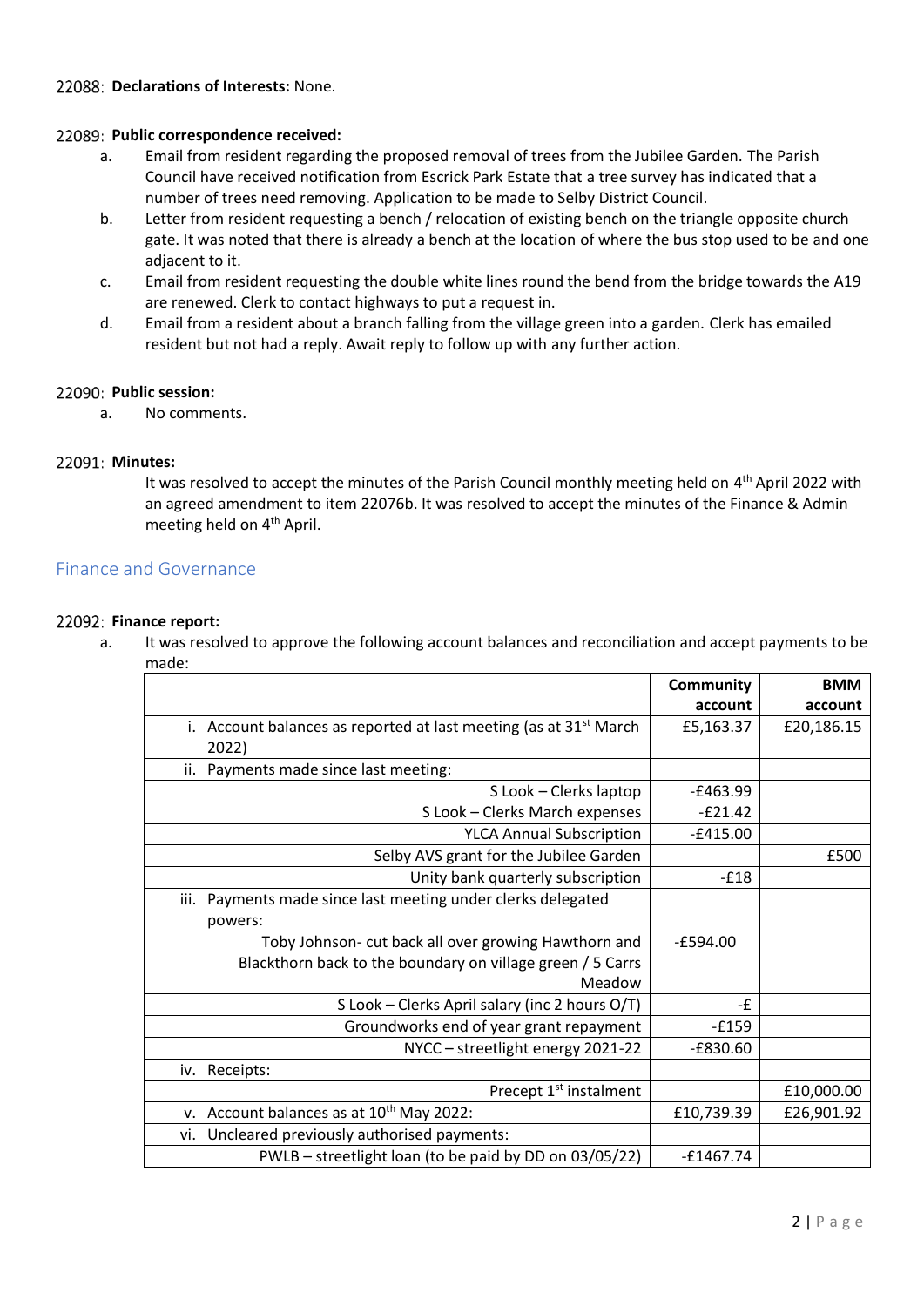## b. Routine payments to be made:

| viii.              | S Look – Clerks expenses and 3hrs overtime to be paid in May | -£91.41 |
|--------------------|--------------------------------------------------------------|---------|
|                    | salary                                                       |         |
| ix.                | Autela payroll Q4                                            | -£50.40 |
| $\checkmark$<br>Λ. | B Hopper - Internal Audit                                    | -£90.00 |

|  |  | Purchases / exceptional payments to be approved and made: |  |
|--|--|-----------------------------------------------------------|--|
|  |  |                                                           |  |

|--|

# 22093: Policy & Governance:

- a. Noted the Annual Internal Audit Report for 2021/22 included at page 3 of the Annual Governance and Accountability Return (AGAR).
- b. Councillors resolved to approve Section 1 Annual Governance Statement 2021/22 on page 4 of the AGAR.
- c. Councillors resolved to approve Section 2 Accounting Statements 2021/22 on page 5 of the AGAR.
- d. Councillors resolved to approve the publication of the documents required by the Accounts and Audit Regulations 2015, the Local Audit (Smaller Authorities) Regulations 2015 and the Transparency Code for Smaller Authorities.
- e. Resolved to adopt the new LGA model code of conduct as agreed at the April parish council meeting.

# **Highways**

# **Highways: Skipwith Road**

a. NYCC have reported that the Village Gateway Scheme is unlikely to be done until the new contractor starts on 1st June 2022.

# **Ongoing highways issues:**

- a. Request was made to the Parsonage to install white lines/ road markings on the road up to Glebe Farm, Escrick surgery, the church car park and the Fat Abbot. Unfortunately, they are still experiencing repercussions of the pandemic and further facing more cost not only in energy, several other services and suppliers therefore currently do not have the funds available at this moment in time. They will give permission to the Parish Council to complete the work at no expense to the hotel. Resolved not to pursue. Clerk to make a further request to Highways for the lining at the junction of the Parsonage to be renewed.
- b. Four out of the five dropped kerbs requested have been done. The contractor missed the one across Carr Lane at the junction of Skipwith Road. This will be done within the next few weeks. Remedial work has also been done on the other dropped kerbs that had been installed.

## **Bus stops:**

a. CYC have installed the lighting column near the bus stop. All complete.

# Maintenance

# **Maintenance issues:**

a. Cllr Chambers to remove the cone from the pond if it is still there. Clerk to request contractor removes the low branches overhanging the footpath from the school gate to the playing fields.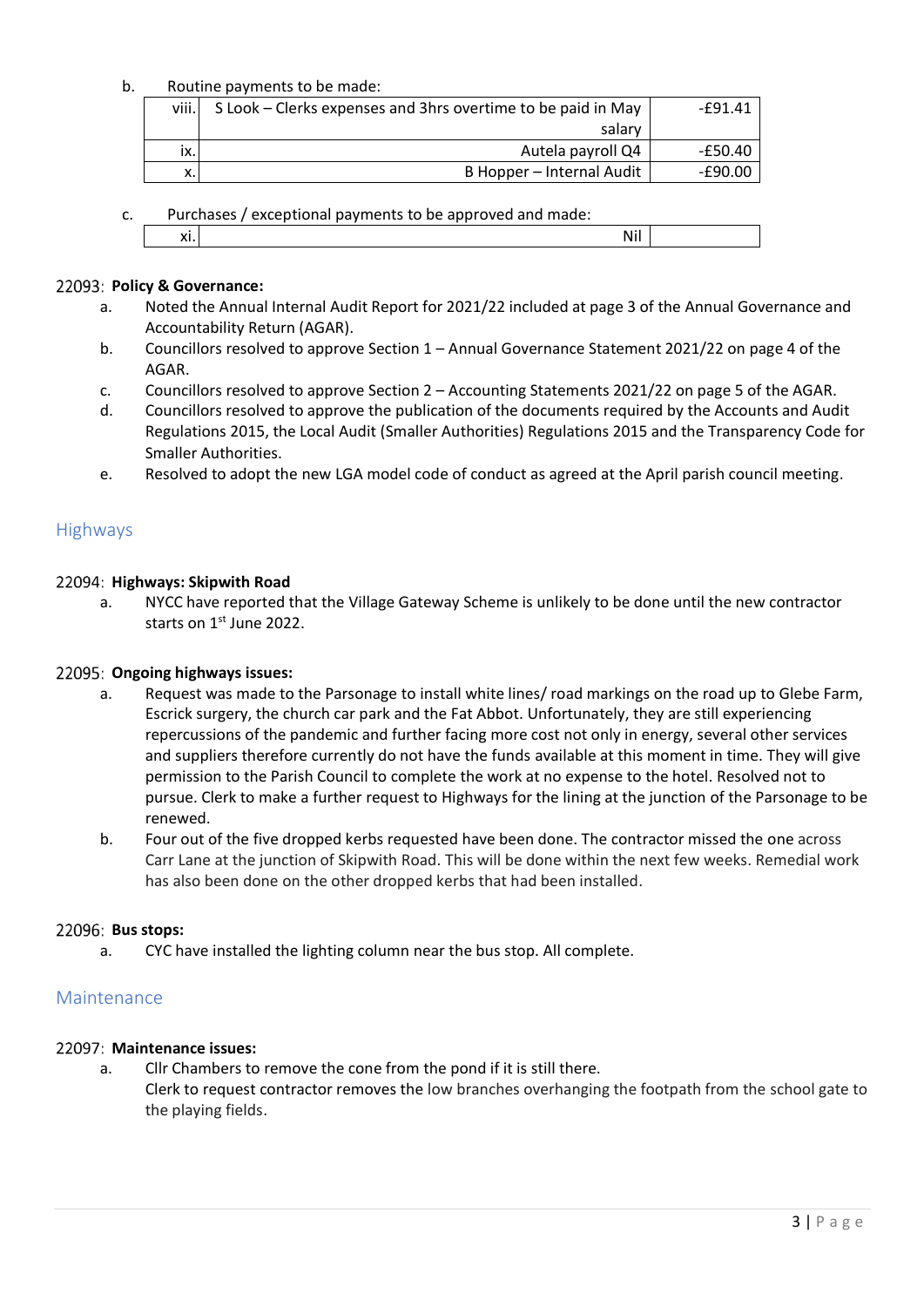# Planning

## **Planning, new applications: To resolve comments on the following applications.**

a. 2022/0430/HPA: 29 The Glade, Escrick. Single storey extension (under existing roof overhang) to south west elevation, pitched roof to replace existing flat roof and erection of single storey detached garage. Councillors have no objections to the proposed plans.

## **Planning determinations: To note determinations made since last meeting.**

- a. 2022/0015/HPA: 15 Carrs Meadow, Escrick. Internal alterations and the erection of a single storey extension to the rear to provide additional living accommodation. Permission granted.
- b. 2022/0130/CPE: Narbeth, 10 Carr Lane, Escrick. Lawful development certificate for existing use of single storey side extension to existing dwelling. It was constructed in accordance with the permitted development criteria within The Town and Country Planning (General Permitted Development) (England) Order 2015 (as amended), Schedule 2, Part 1, Class A. Therefore, no breach of planning control has occurred, the application should be approved, and a Lawful Development Certificate granted.
- c. 2021/1460/HPA. The Old School, Escrick Park Gardens, Escrick. Single-storey extension to former school house in Conservation Area. Refused.

# 22100: Planning working group

a. Councillors agreed that we will continue to respond to all planning applications.

## **Planning, Neighbourhood Plan:**

a. Cllr Rees gave an update on the Neighbourhood plan. The Independent Examiner has responded to the plan with 20 points which have been addressed. Further comment has come back about the Housing Policy. The NDP group are meeting on Monday  $23<sup>rd</sup>$  May to discuss further. Further Groundworks funding has been received for the continued consultancy fees.

## **Conservation Review:**

a. No further update. Cllr Chambers to contact SDC on behalf of the Parish Council and report back at the next PC meeting.

## **Land ownership:**

- a. To note ownership of green areas of land in the village. Clerk to contact the Escrick Park Estate to clarify ownership of some unknown areas.
- b. Confirmed that there is not a separate NDP examiner requirement to identify ownership of the proposed areas of green land for protection.

# Other items

## **Village shop and pop-up Post Office:**

a. Cllr Hawes gave an update on investigations into establishing a shop in Escrick & Deighton club. A Quote have been obtained from Northern Powergrid for upgrading the electrical supply into the building (£3,000). The quote stated is expected to increase by 10% after Thursday 19<sup>th</sup> May. A quote has been obtained for installing a new board in order to split the supply into three different points in the building - one for the private quarters, one for the bar/kitchen and the third will supply the side room and lounge (£1,000). A further quote has been obtained for running new wiring throughout the building (£3,000). Volunteers will be doing all the excavation work. It was reported that there have been instances where there has been electrical outages and the supply is no longer fit for purpose leading to lack of power to the defibrillator at times and problems for the tennis courts. Request made for the Parish Council to apply for National Lottery Funding, Cllr N Readers Community Fund and Cllr J Cattanach's Community